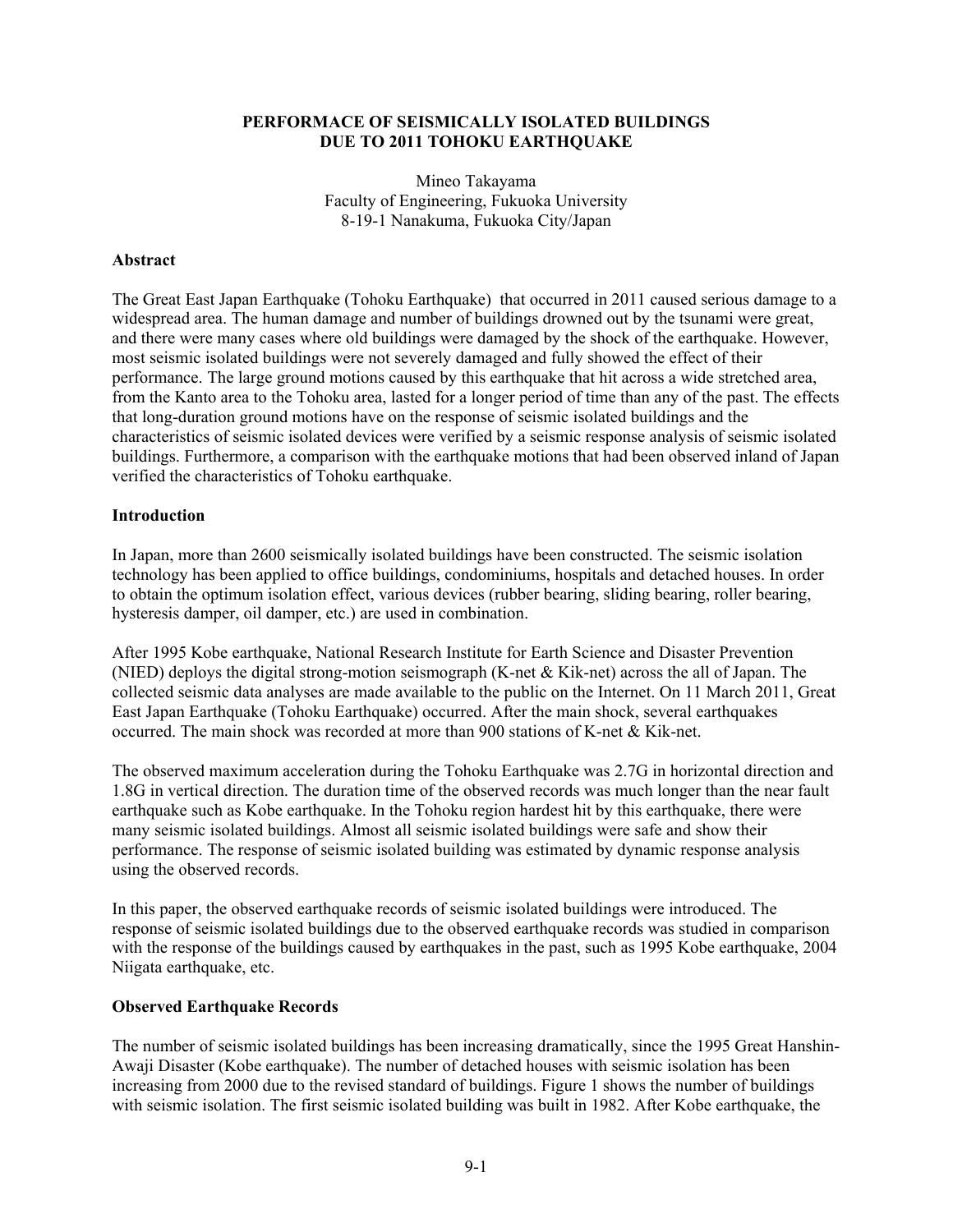number of isolated buildings increased dramatically and has been maintained at around 170 buildings each year. Half of them are apartment house. Remarkably, almost all hospitals which have been built after 1995 have a seismic isolation system.



*Figure 1. Number of Seismic Isolated Buildings in Japan (the detached houses are not included)* 

Table 1 shows the top 15 of the observed earthquake records of seismic isolated buildings during the 2011 Tohoku Earthquake. The table shows the use of buildings, isolation systems, the maximum acceleration observed, and the maximum deformation of the seismic isolation layer measured (a Blank space indicates no measurement). The types of buildings include an office, a hospital, an apartment, a school etc. and the stories of the buildings vary from 2 to 26. Among the isolation systems used there, there are simple systems using only high-damping rubber or lead rubber bearing. Also, there are isolation systems combined with sliding bearing and various types of damper along with laminated rubber bearing. In every case, the most optimum system was selected in order to achieve the seismic isolation performance, which was the goal of the design.The maximum acceleration obtained in these buildings was 756 gal, which was recorded in a seismic isolated building of two stories in Fukushima Pref. The maximum deformation of the seismic isolation layer was more than 20 cm in the Tohoku districts of Miyagi Pref. and Fukushima Pref., and they were less than 10 cm in the Kanto Districts of Tokyo and Chiba pref. The deformation of a seismic isolation layer of more than 40 cm was observed in a three-story building in Miyagi Pref., which is not shown in this table. At any rate, it was revealed that seismic isolated buildings fully showed the effect of their performance.

Figure 2 shows the maximum response accelerations observed in all seismic isolated buildings. The horizontal axis of these figures shows the maximum acceleration at the basement of the seismic isolation layer. The vertical axis of Figure 2(a) shows the maximum acceleration at 1st floor or roof of the building. The vertical axis of Figure 2(b) shows the ratio of the maximum accelerations (amplification factors) of the 1st floor (1FL) and the highest floor (Top floor) against that of the basement of the seismic isolation layer. From all observed results, it is revealed that the accelerations of the superstructure were more greatly damped than those of the basement (input acceleration) and that the larger the escalation of the basement, the greater the effect of seismic isolation becomes.

But the amplification factor is greater than 1.0 when the input acceleration is small. Only the response observed in the direction of Y of the roof of the building No.15 in Table 1(a) is amplifying 2.2 times. It is considered because the local response of the beam in which the seismograph was installed was added to this observed value. Although the response of the direction of Y in the roof of this building was greatly amplified with 250gal, the directions of X were 126gal of that half. The building No.53 in Table 1(b) is also amplifying the first floor or the roof to the input acceleration of 301gal. The reason is considered because the design isolation period is as short as 1.67 seconds (Cuadra, 2012).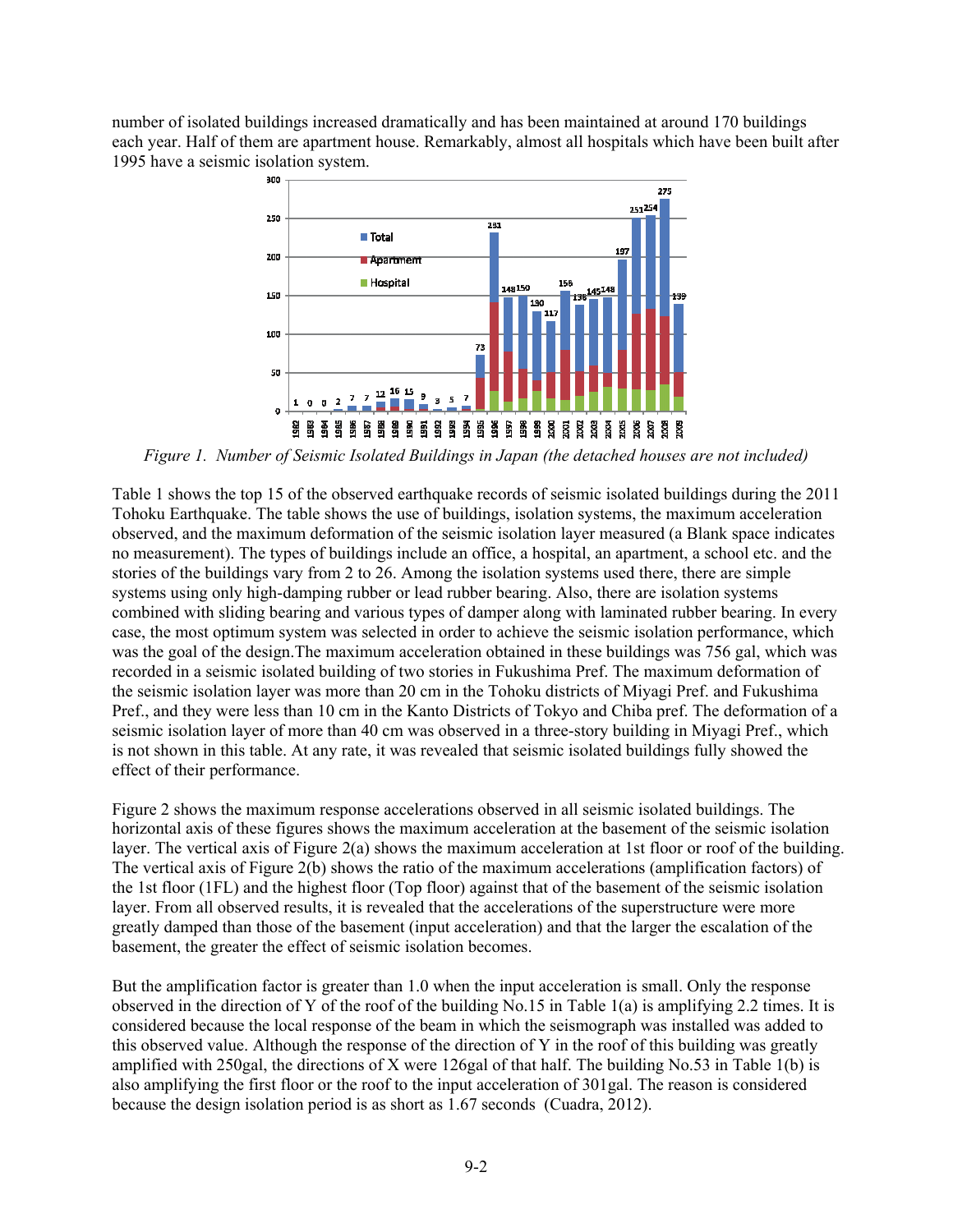## **Table 1. Observed Earthquale Records of Sesimic Isolated Buildings during 2011 Tohoku Earthquake**

| No. | Prefecture   | Use           | $\cdots$<br>Story | Isolation System* | Max. Acceleration (gal) |     |             | Amplification   |                  | Max.                 |
|-----|--------------|---------------|-------------------|-------------------|-------------------------|-----|-------------|-----------------|------------------|----------------------|
|     |              |               |                   |                   | <b>BASE</b>             | 1FL | <b>ROOF</b> | <b>IFL/BASE</b> | <b>ROOF/BASE</b> | Displacement<br>(cm) |
|     | Tokyo        | Office        |                   | $RR+VD$           | 151                     | 33  |             | 0.219           |                  |                      |
|     | 2 Iwate      | Hospital      |                   | 6 NRB+LRB+SLB+SD  | 305                     | 83  | 183         | 0.273           | 0.599            | 9.4                  |
|     | Ibaragi      | Office        |                   | 7 NRB+LRB+SD      | 327                     | 92  | 126         | 0.281           | 0.385            | 5.9                  |
|     | 4 Fukushima  | Office        |                   | 2 NRB+LRB+SLB+OIL | 756                     | 213 | 155         | 0.282           | 0.205            | 24.0                 |
|     | 5 Tokyo      | School        |                   | 26 NRB+OIL        | 98                      | 29  | 46          | 0.296           | 0.469            | 7.7                  |
|     | 6 Ibaragi    | Office        |                   | 6 NRB+SLB+OIL     | 295                     | 101 | 110         | 0.341           | 0.373            | 10.0                 |
|     | 7 Kanagawa   | School        |                   | 7 HDR             | 147                     | 51  | 99          | 0.347           | 0.672            | 6.8                  |
|     | 8 Ibaragi    | Research Lab. |                   | 3 NRB+SD+LD       | 296                     | 117 | 121         | 0.395           | 0.409            | 5.6                  |
|     | 9 Miyagi     | Office        |                   | 9 HDR+OIL         | 289                     | 121 | 142         | 0.419           | 0.491            | 18.0                 |
|     | 10 Miyagi    | Office        |                   | 9 NRB+LRB         | 289                     | 121 | 142         | 0.419           | 0.491            | 15.1                 |
|     | 11 Chiba     | Office        |                   | 8 NRB+HDR         | 219                     | 98  | 137         | 0.445           | 0.626            | 4.7                  |
|     | 12 Fukushima | Office        |                   | 3 LRB+SLB+OIL     | 411                     | 184 | 154         | 0.448           | 0.375            |                      |
|     | 13 Ibaragi   | Apartment     |                   | 21 NRB+SLB+SD+LD  | 402                     | 185 | 181         | 0.460           | 0.450            | 13.9                 |
|     | 14 Chiba     | Apartment     |                   | $3$ NRB+VD        | 150                     | 70  | 75          | 0.467           | 0.503            | 7.8                  |
|     | 15 Tokyo     | Research Lab. |                   | $2$ HDR           | 110                     | 52  | 250         | 0.473           | 2.273            | 7.7                  |

(a)The Top 15 of order with a Small Amplification

(b)The Top 15 of order with a Large Acceleration at BASE

| No. | Prefecture   | Use           | Story | Isolation System* | Max. Acceleration(gal) |     |             | Amplification   | Max.             |                      |
|-----|--------------|---------------|-------|-------------------|------------------------|-----|-------------|-----------------|------------------|----------------------|
|     |              |               |       |                   | <b>BASE</b>            | 1FL | <b>ROOF</b> | <b>IFL/BASE</b> | <i>ROOF/BASE</i> | Displacement<br>(cm) |
|     | 4 Fukushima  | Office        |       | 2 NRB+LRB+SLB+OIL | 756                    | 213 | 155         | 0.282           | 0.205            | 24.0                 |
|     | 12 Fukushima | Office        |       | LRB+SLB+OIL       | 411                    | 184 | 154         | 0.448           | 0.375            |                      |
|     | 13 Ibaragi   | Apartment     |       | 21 NRB+SLB+SD+LD  | 402                    | 185 | 181         | 0.460           | 0.450            | 13.9                 |
|     | 20 Miyagi    |               |       | 6 HDR             | 381                    | 200 | 209         | 0.525           | 0.549            | 18.1                 |
|     | 18 Miyagi    | Office        |       | 5 HDR             | 345                    | 177 | 224         | 0.513           | 0.649            | 10.5                 |
|     | 3 Ibaragi    | Office        |       | 7 NRB+LRB+SD      | 327                    | 92  | 126         | 0.281           | 0.385            | 5.9                  |
|     | 24 Miyagi    | Office        |       | 18 NRB+SLB        | 311                    | 173 | 194         | 0.557           | 0.624            | 23.0                 |
|     | Iwate        | Hospital      |       | 6 NRB+LRB+SLB+SD  | 305                    | 83  | 183         | 0.273           | 0.599            | 9.4                  |
|     | 37 Ibaragi   | Research Lab. |       | $5$ NRB+LD        | 305                    | 238 | 203         | 0.780           | 0.666            | 18.9                 |
|     | 53 Miyagi    | Research Lab. |       | 3 HDR             | 301                    | 362 | 344         | 1.203           | 1.143            | 11.5                 |
|     | 17 Miyagi    |               |       | 9 NRB+LRB         | 299                    | 152 |             | 0.508           |                  | 8.0                  |
|     | 8 Ibaragi    | Research Lab. |       | 3 NRB+SD+LD       | 296                    | 117 | 121         | 0.395           | 0.409            | 5.6                  |
|     | 6 Ibaragi    |               |       | 6 NRB+SLB+OIL     | 295                    | 101 | 110         | 0.341           | 0.373            | 10.0                 |
|     | 9 Miyagi     | Office        |       | 9 HDR+OIL         | 289                    | 121 | 142         | 0.419           | 0.491            | 18.0                 |
|     | 10 Miyagi    | Office        |       | 9 NRB+LRB         | 289                    | 121 | 142         | 0.419           | 0.491            | 15.1                 |

\* NRB: Natural Rubber Bearing, HDR: High Damping Rubber Bearing,

LRB: Lead Rubber Bearing, SLB: Sliding Bearing

OIL: Oil Damper, SD: Steel Damper, LD: Lead Damper, VD: Viscous Damper



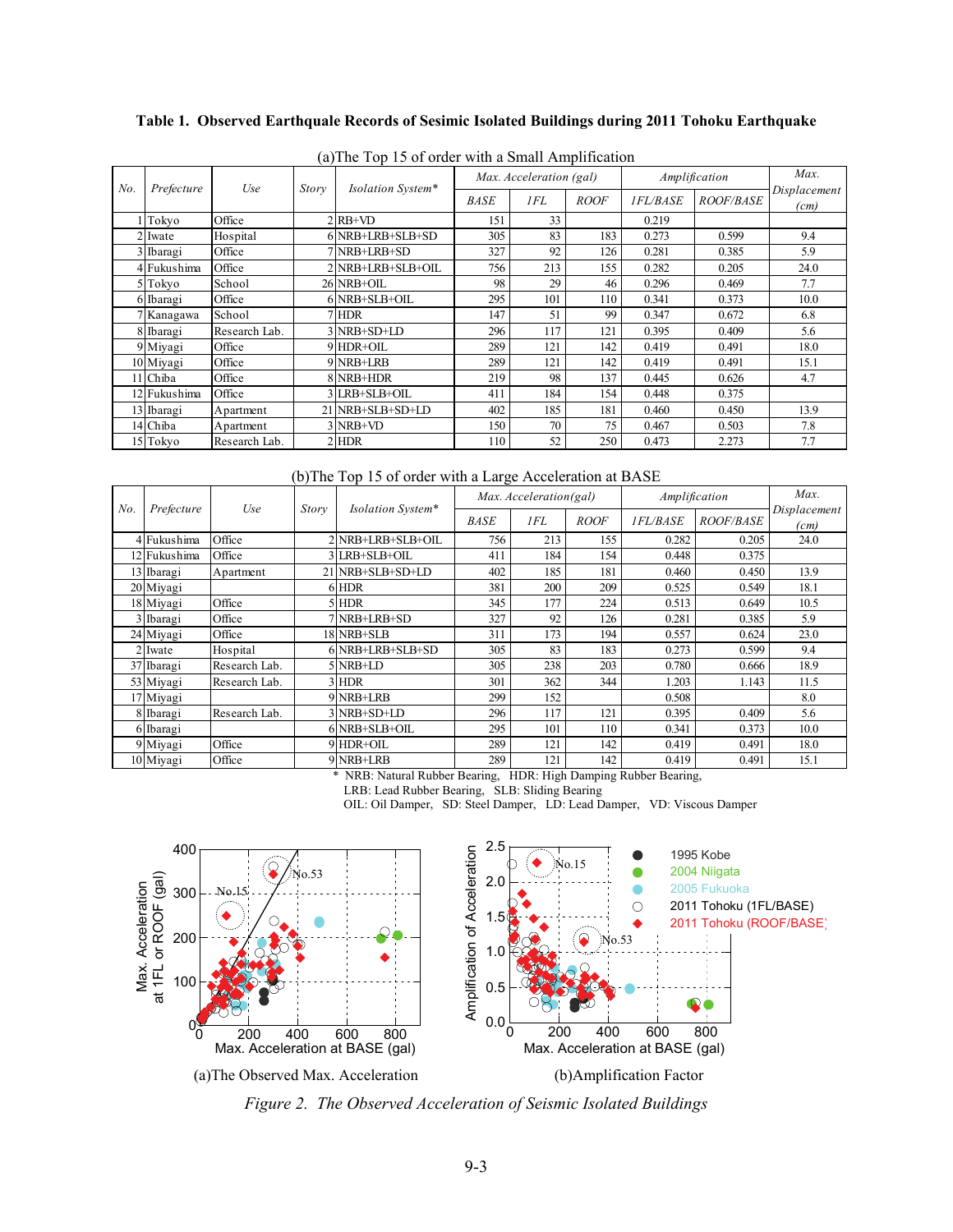# **Characteristics of Observed Earthquake Records**

National Research Institute for Earth Science and Disaster Prevention (NIED) deploys the digital strongmotion seismograph (K-net & Kik-net) across the all of Japan. The collected seismic data analyses are made available to the public on the Internet. On 11 March 2011, Tohoku Earthquake occurred. After the main shock, several earthquakes occurred. The main shock was recorded at more than 900 stations of Knet & Kik-net. Table 2 shows the peak acceleration at 7 stations including the station recorded the maximum acceleration (station code: MYG004) among the main shock. At the several stations, the peck acceleration was over 1G.

| Prefecture | <b>Station Code</b> | Location   | NS-dir. | EW-dir. | $\overline{\phantom{a}}$<br>UD-dir. |
|------------|---------------------|------------|---------|---------|-------------------------------------|
|            | MYG004              | Tsukidate  | 2699.9  | 1268.5  | 1879.9                              |
|            | MYG010              | Ishinomaki | 458.2   | 377.0   | 332.0                               |
| Miyagi     | MYG013              | Sendai     | 1517.2  | 982.3   | 290.2                               |
|            | MYG015              | Iwanuma    | 410.7   | 353.2   | 253.9                               |
|            | MYGH10              | Yamamoto   | 870.8   | 852.7   | 622.2                               |
| Tochigi    | TCG006              | Ogawa      | 377.6   | 376.1   | 181.2                               |
| Fukushima  | <b>FKS020</b>       | Inawashiro | 241.5   | 275.6   | 96.0                                |

|  | Table 2. Maximum Acceleration Records due to Tohoku Earthquake (unit: gal) |  |  |  |
|--|----------------------------------------------------------------------------|--|--|--|

Figure 3 shows the acceleration wave observed at MYG004 station. The envelope of that wave is unusual. The main shock occurred 2 times due to this earthquake. The duration time is much longer than the near fault earthquake such as Kobe earthquake.

Figure 4 shows the response spectra of observed waves shown in Table 2. There are three response spectra of: velocity spectrum (5% damping), energy spectrum (10% damping) and displacement spectrum (20% damping). The energy spectrum was proposed by Akiyama(1985), which can be obtained by earthquake energy input into elastic vibration system of 10% damping being calculated. The vertical axis of (b) of the figure shows the energy input by earthquake being converted into equivalent velocity. The displacement spectrum is calculated presuming a 20% equivalent damping constant of seismic isolated buildings.

The MYG004 wave that recorded the largest acceleration among the observed waves showed a very high response in the neighborhood of a 0.2 second period, but it showed smaller responses than other observed waves for more than 1 second periods. In velocity spectrum and energy spectrum, the MYG010 wave and TCG006 wave showed high responses at more than 1 second period. In the displacement spectrum, these waves showed high responses exceeding 30 cm in the range of from a 2 second period to a 4 second period, and the MYG015 wave showed the highest response. Following these, the FKS020 wave also showed a high displacement response. This is because the observation point of the FKS020 wave was on soft ground, so that the observed wave included many long-period components.

Before 2011 Tohoku Earthquake, several earthquakes had resulted in damage to buildings, such as the 1994 Northridge Earthquake, the 1995 Kobe Earthquake, the 2004 Niigata Chuetsu Earthquake, the 2007 Chuetsu-Oki Earthquake, and the 2008 Iwate-Miyagi Inland Earthquake. Figure 5 shows the response spectra by observed waves of these earthquakes. Although the earthquake motions shown here were of short duration, the maximum velocities were over 100 cm/s. The velocity spectra exceeded 200 cm/s in the range of from a 1 second period to near a 3 second period, and some of them exceeded 400 cm/s at the maximum. The displacement spectra with a damping ratio of 20% showed the response of over 40 cm at more than 2 second periods, and those of large earthquake waves exceeded 60 cm. The design displacement of many seismic isolated buildings designed in Japan is around 40 cm, and the clearance up to the retaining wall is often around 60 cm. In the case where these strong earthquake motions are input, it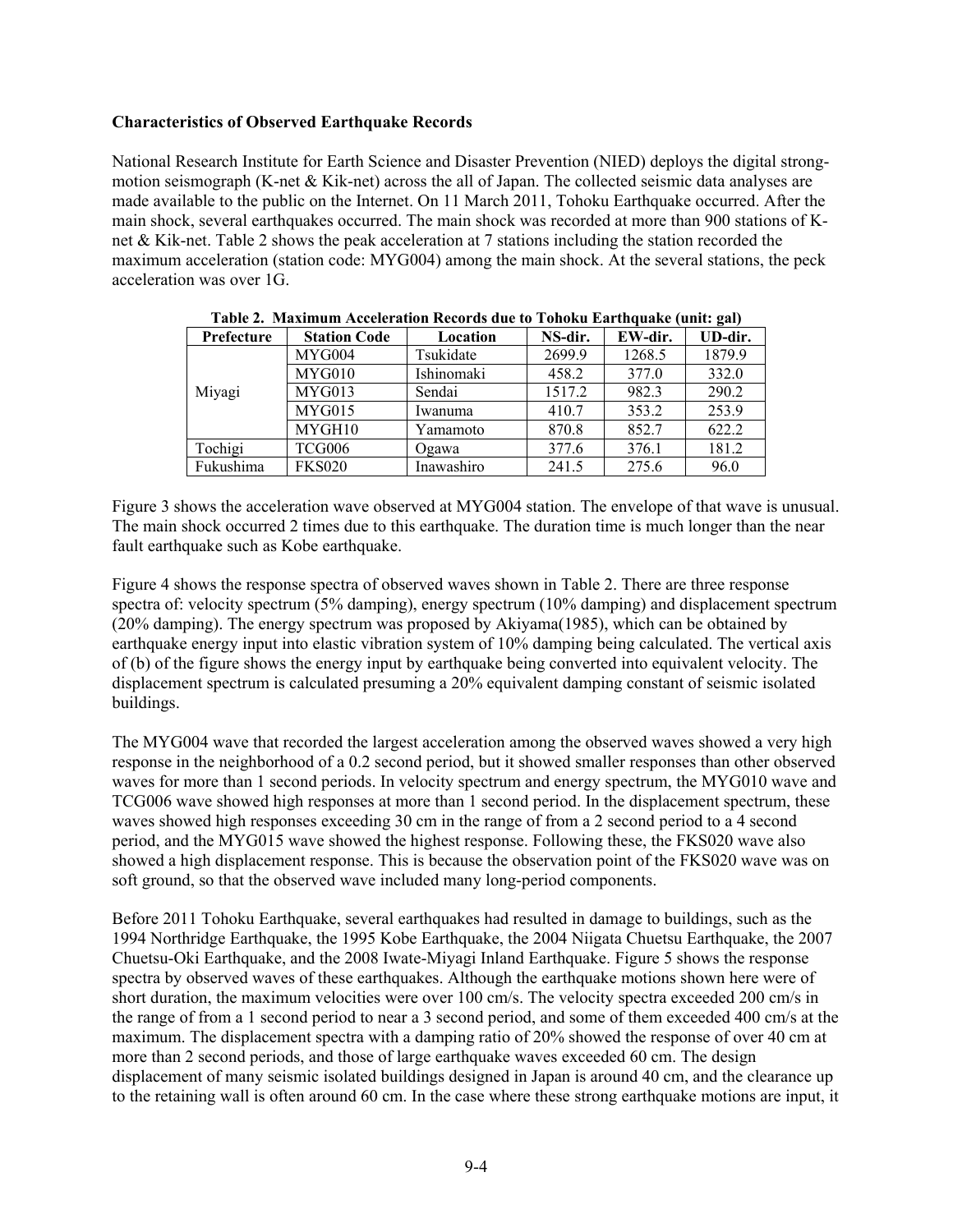will become necessary to presume situations such as collision to the retaining wall, fracturing of laminated rubber bearing, etc. It is revealed that the maximum response deformation of the seismic isolated buildings during the 2011 Tohoku Earthquake was small compared with the response by these earthquake motions



*Figure 3. Acceleration Records of MYG004* 



*Figure 4. Response Spectra of 2011 Tohoku Earthquake* 



*Figure 5. Response Spectra of Near fault Earthquake*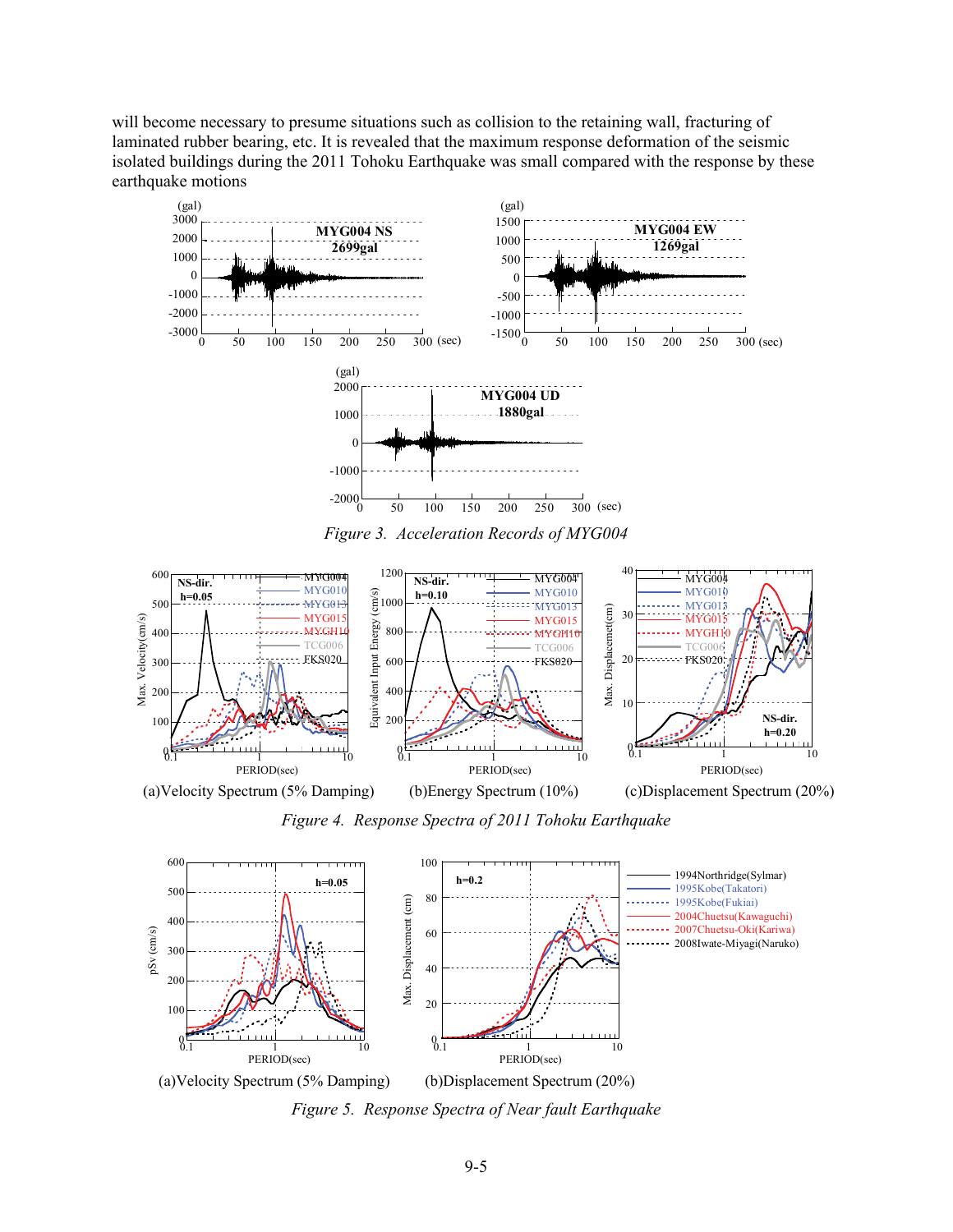#### **Response Analysis of Seismic Isolated Buildings**

**Analytical model** The analytical model used was a single-degree-of-freedom model, and the characteristic of the seismic isolation layer was presumed to be restoring force characteristics of bi-linear type, as shown in Figure 6. Viscous damping was not taken into account. The seismic isolation period,  $T_d$ , and yield shear coefficient,  $\alpha_s$ , in Eq.(1) are important factors for the response evaluation of seismic isolation buildings. The seismic isolation period here was presumed as the period based upon the stiffness after yield, and it was varied in the range of from approximately 1 sec. to 10 sec. The yield shear coefficient is the rate of yield load against the total mass, *M*, of a building, and its range was presumed to be 0.02-0.05. The yield displacement was presumed as constant at 1 cm.

$$
T_d = 2\pi \sqrt{\frac{M}{K_d}} \quad , \quad \alpha_s = \frac{Q_d}{Mg} \tag{1}
$$



*Figure 6. Restoring Force Characteristic of Analytical Model* 

**Analytical results** The results of seismic response analysis of seismic isolation buildings are shown in Figures 7, 8 and 9. Figure 7 shows the maximum response displacement of seismic isolation layers, Figure 8 the accumulated displacements, and Figure 9 the maximum shear coefficients. The horizontal axis of each graph shows the seismic isolation period, and the yield shear coefficient,  $\alpha_s$ , of a damper shows the three cases of 0.02, 0.03 and 0.05. The reason why responses are large at the periods of less than 2 seconds is that, because the periods are short, the hysteresis damping is small. In the cases where the seismic isolation period is more than 4 seconds, the maximum response displacement and accumulated displacement are stable. When the damping is small  $(\alpha_s)$  is small), the responses of the MYGH10 wave and FKS020 wave become large in the neighborhood of a 3 second period. However, their peaks become smaller with larger  $\alpha_{\rm s}$ .

The maximum response displacements of the MYG015 wave and MYG013 wave were largest at around 40 cm. The MYG004 wave, which showed a very large response value in the range of short periods in the velocity response spectrum (Figure 4), shows the maximum displacement at approximately 20 cm. Through all the analytical results, the maximum displacements of approximately 50 cm are shown at the periods of about three seconds, but the maximum displacements become approximately 40 cm at periods of more than 4 seconds.

Accumulated displacement is related to the energy absorption capacity of a damper, so that it provides an indication of evaluating energy absorption capacity. The longer the seismic isolation period is, the smaller the accumulate displacement becomes. The accumulated displace is 30 m at the maximum in the neighborhood of a 3 second seismic isolation period, and it is reduced to around 10 m if the period becomes longer. There are large differences according to the kinds of earthquake wave, too. The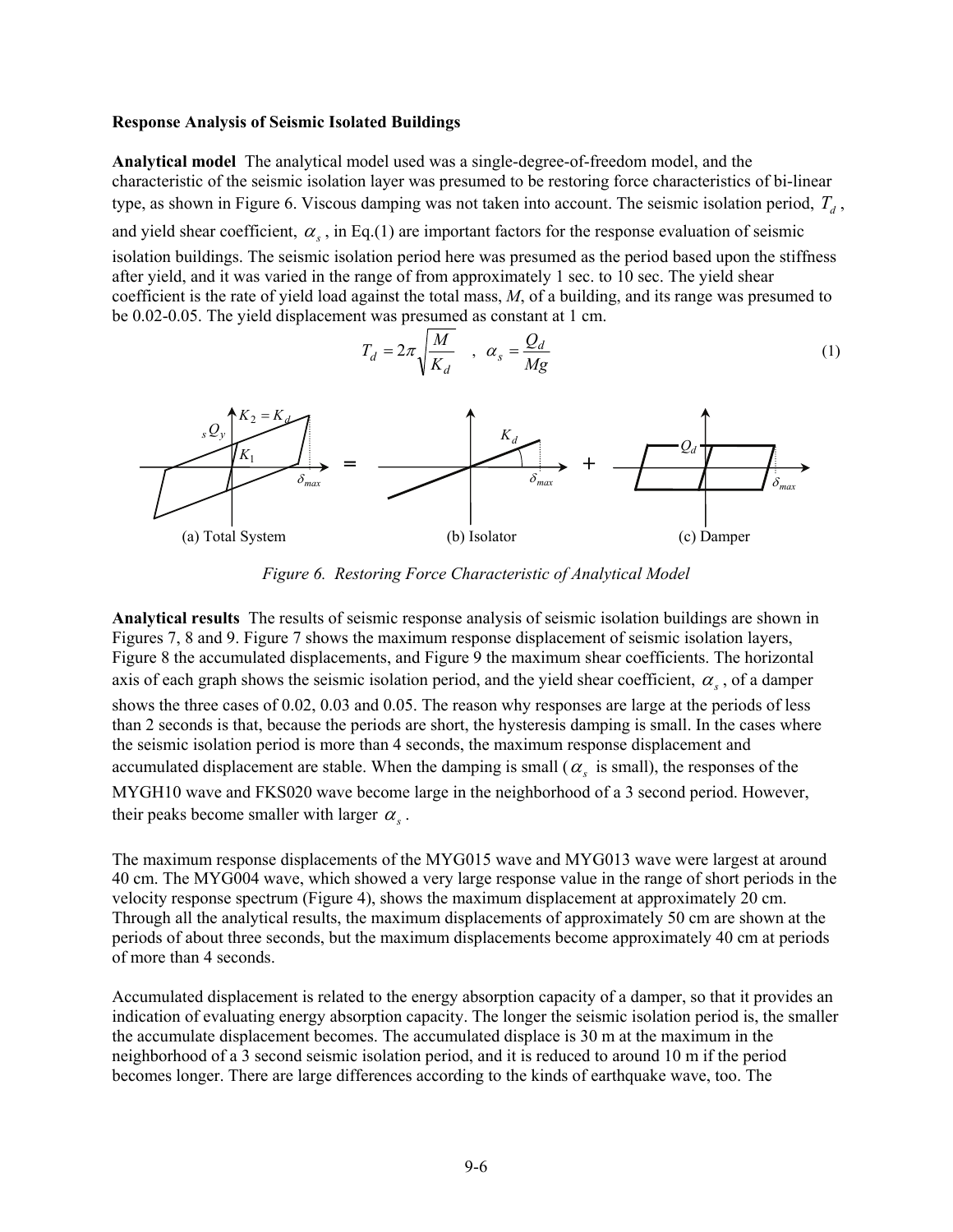MYG010 wave does not largely change, caused by the yield shear coefficient,  $\alpha_s$ , of a damper, and shows approximately 10 m at periods of more than 3 second seismic isolation periods.



*Figure 7. Maximum Response Displacement* 



*Figure 8. Accumulated Displacement* 



*Figure 9. Base Shear Coefficient*